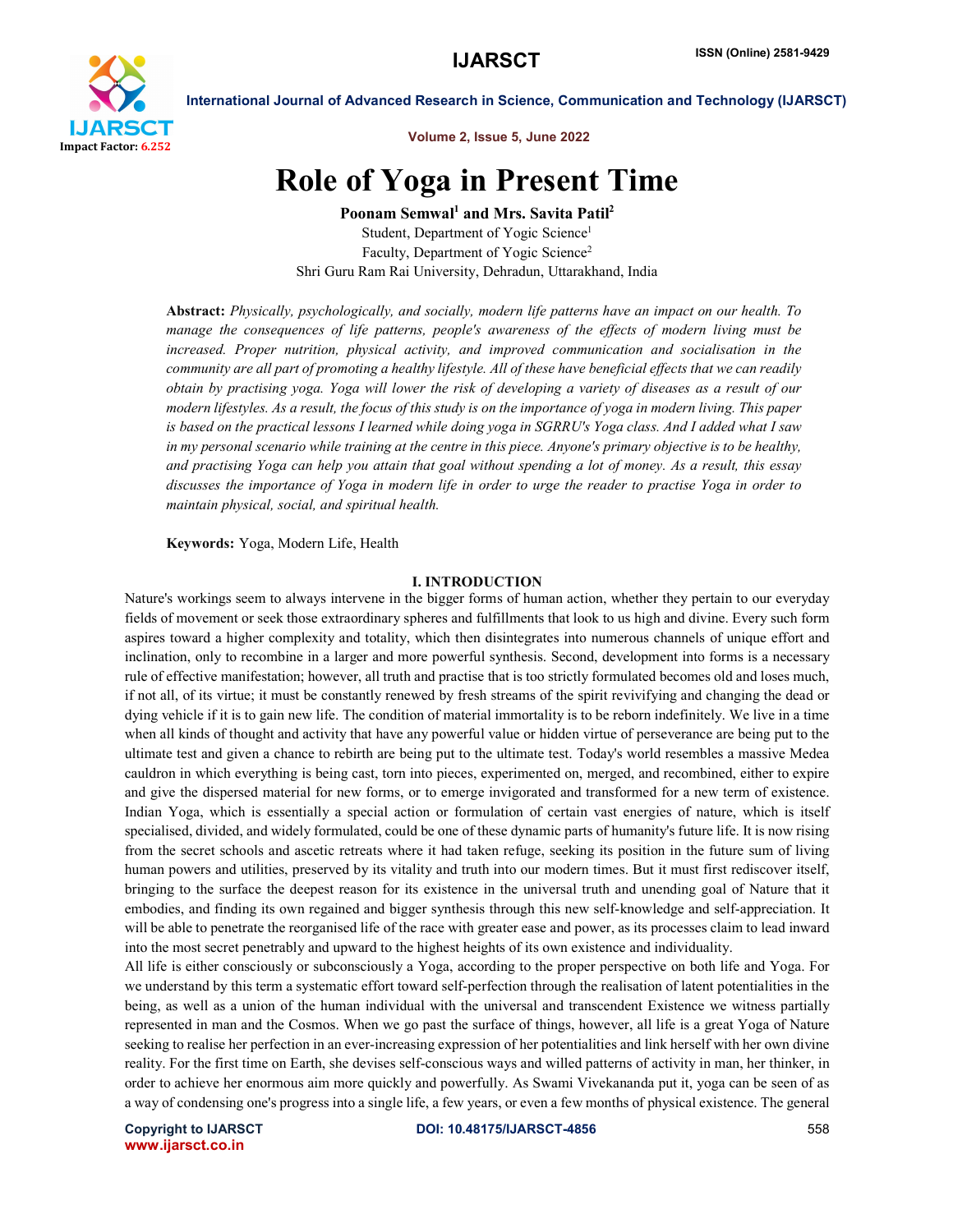

# Volume 2, Issue 5, June 2022

methods that are already being used loosely, largely, in a leisurely movement, with a profuse apparent waste of material and energy, but with a more complete combination by the great Mother in her vast upward labour, can be no more than a selection or compression, into narrower but more energetic forms of intensity. This perspective on Yoga is the only one that can provide the foundation for a good and rational synthesis of Yogic practises. For then, Yoga ceases to appear as something mystic and abnormal, unrelated to the ordinary processes of the World-Energy or the purpose she keeps in mind in her two great movements of subjective and objective self-fulfillment; instead, it reveals itself as an intense and exceptional use of powers that she has already manifested or is gradually organising in her less exalted but more general operations.

### II. ROLE OF YOGA

Yoga is a spiritual discipline with the primary purpose of accelerating spiritual growth. Rishis and mystics have discovered a way of life that not only accelerates spiritual progress but also promotes health throughout history. Some of them have documented the main aspects of this way of life for posterity's sake. These documents are the fundamental sources of our understanding of yoga. Yoga also encourages a healthy diet by removing the element of greed and, at the very least, diminishing the relevance of food's sensory enjoyment. Yoga is one of the most powerful and infallible medicines for long-term mental tranquilly that is unaffected by external factors. As a result, not only is mental stress reduced, but it is also replaced with a pleasant sense of excitement and delight. Short yoga is a bundle that enhances all parts of a person's lifestyle when done at the proper time of night for the right duration and in good quality. Furthermore, the person adopts the lifestyle not out of dread of death or disease, but because he or she discovers the joy of life in it. Yoga is a powerful tool in mind-body medicine because of this. "Yoga for a healthy way of life"

Yoga is also self-diagnosis, so any self-doctor will undoubtedly exaggerate how effective yoga is in the context of "selfdiagnosis."

### III. YOGA FOR HEALTHY LIFESTYLE

Yoga can be a great way to supplement your regular workouts. Yoga helps increase strength, flexibility, range of motion, concentration, cardiovascular health, and lowers stress, tension, and stiffness when added to a regular training regimen.

### IV. HEALTH AND HAPPINESS THROUGH YOGA

2002 has not been a nice year on a wide scale, in terms of the geopolitical arena. The United States has likewise experienced a difficult economic year. The tension created by these two concerns together flowed down to the individual and their family on a small scale.

These non-toxic (no-voc) paint choices are sure to balance your dosha and lift your spirit, whether you want to recover your walls and furniture without harming your family's lungs and allergies, if you want to safeguard the environment, or simply want to feel more in harmony with nature. The two sides of the same coin are maintaining good health and treating sickness. Ayurveda prescribes similar foods, medications, and regimens for both. The ingredients are identical: they're all found in nature. The type of food to be consumed is given equal weight to the drugs recommended. Each encourages the other and works in a similar way to keep the doshas in the body in balance.

# V. ROLE OF YOGIC PRACTICE IN HEALTH AND DISEASE

Yog, an ancient Indian philosophical system, has been discovered to play a significant impact in the prevention, maintenance, and promotion of health. According to yogic scriptures, practising it leads to inner evolution and comprehension of one's own inner self, which leads to total transformation in one's consciousness. Maharishi Patanjali explains how to achieve this condition of consciousness in eight steps. Yam, niyam, asana, pranayam, pratyahar, dharana, dhyan, and Samadhi are some of them. Some people frequently practise various sorts of asanas, pranayamas, and meditations from this list. Many Hatha Yog practitioners have recently proved the power of mind over body by controlling heart rate, remaining in an airtight cabin for days, and observing its importance in both preventive and therapeutic aspects of health. However, the value of yog has been slightly harmed in recent years due to the influence of alien systems of medicine. Several studies, both in India and elsewhere, are being carried out to prove the efficacy of yog. It has been shown to have an influence on the cardio-respiratory, central, and autonomic nervous systems, as well as a variety of

www.ijarsct.co.in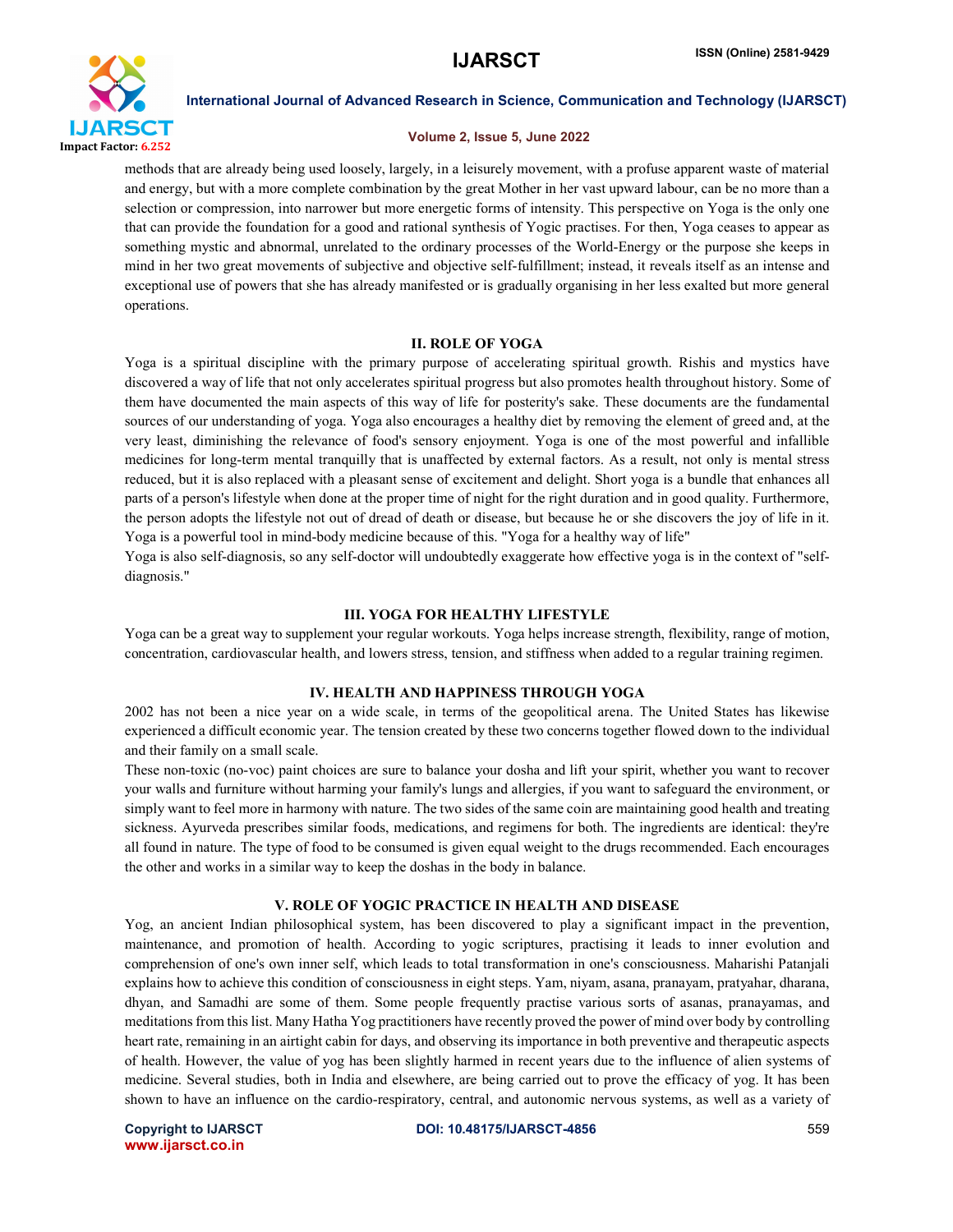

# Volume 2, Issue 5, June 2022

psychosomatic and behavioural diseases. However, no comprehensive investigations on the physiological benefits of asanas, pranayam, and meditation in older as well as naive people were available. Individuals and their utility on mentally ill people were investigated in order to better understand yogic effects and therapy options.

# VI. CONCEPT OF HEALTH IN YOGA

From a yogic perspective, health entails more than just a body devoid of sickness. This ancient science takes a holistic approach to health, believing that the body, mind, and spirit are all interconnected. Even under tough situations, yoga is said to provide optimal physical, mental, and social wellbeing. As a result, the yogic concept of well-being encompasses more than just psychological factors. It denotes physical stamina, mental acuity, and spiritual vitality. This psychosomato spiritual approach emphasises that good health cannot be achieved by focusing solely on one or two aspects of the body, mind, or spirit while disregarding the others. As a result of this imbalance, the person's personality equilibrium is compromised, and he or she develops psychological and psychosomatic issues. The neglect of the spiritual dimension of health and the pursuit of an autonomous lifestyle are largely to blame for the growth in mental health problems in affluent cultures around the world.

# VII. CONCLUSION

As a result, we can conclude that the majority of issues in the present day are caused by a poor lifestyle. We have entirely modified our lives to conform to this modern tradition, and we have forgotten the moral ideals of life and peace, as well as many other fundamental components of our lives. In the absence of these, overall health continues to deteriorate. For recreation, individuals used to engage in a variety of physical and mental exercises such as horseback riding, swimming, and playing a variety of outdoor sports. People had time for other activities and social gatherings, however in recent times, the tests have changed and life has become increasingly hectic. Nobody has time for himself or for others. People used to live in communal housing. Family members talk about their experiences and emotions. Those were the days of joy and prosperity. People used to live in the midst of nature and appreciate it in a natural way. People used to live in a world where they were free of mental and physical issues. People were content with their lives back then since their desires and demands were limited. However, life has grown quite stressful and monotonous in recent years. Everyone is rushed and concerned. People created a living machine that is devoid of emotions and sensations. They became increasingly avaricious, self-centered, violent, jealous, and greedy. They have no desire for anything else.

# VIII. SUGGESTION

- Everyone must follow some rules and regulations with a free mind in order to live a healthy and happy life free of all kinds of strain or issues, mental, physical, social, behavioural, and so on.
- Be honest in your thoughts, words, and feelings; try to spread love and peace to others.
- Make your feelings, thoughts, and emotions true for all people, known and unknown.
- Look for the divine spirit in all living things.
- Try to accept responsibility for your actions and to carry them out to the best of your ability, regardless of the outcome.
- Consider yourself a unique manifestation of God. You have God in your life. You are a conduit for God's abundant love, peace, joy, health, power, and knowledge to flow freely and continuously through you.

# **BIBLIOGRAPHY**

- [1]. Ahuja, N. (2006). A short text book of psychiatry, 6<sup>th</sup> edition. New Delhi: Jaypee Brothers Medical Publishers (P) LTD.
- [2]. Alam, M. T. (2008). Relevence of yoga in present scenario for a healthy life-style. Abstracts, National yoga week-2008. New Delhi: MDNIY.
- [3]. Benson, H. (2000). The Relaxation Response. New York: William Morrow and Co., Inc., Quill/Harper Collins Publishers, Inc.
- [4]. Bhogle, S., & Prakash, I.J. (1995). Development of the Psychological Wellbeing (PWB) Questionnaire. Journal of Personality and Clinical Studies, 11, 5–9

| <b>Copyright to IJARSCT</b> |  |  |
|-----------------------------|--|--|
| www.ijarsct.co.in           |  |  |